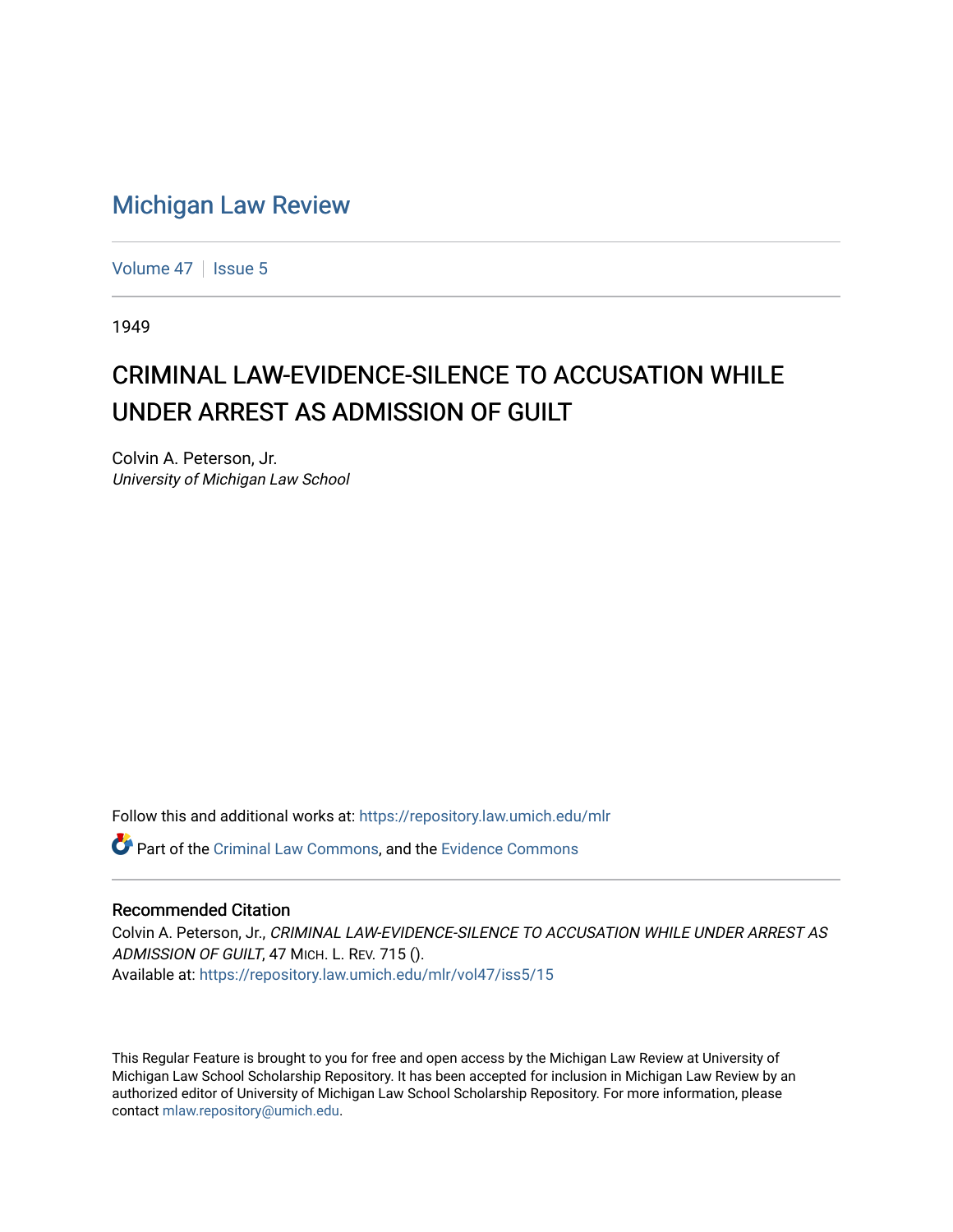CRIMINAL LAW-EVIDENCE-SILENCE TO ACCUSATION WHILE UNDER ARREST As ADMISSION OF GUILT-Defendant was convicted of murder. Before the victim died, defendant, handcuffed and in custody of police, had been taken to the hospital room where the victim lay. Eight witnesses were present at the time, and each testified that the victim pointed out the defendant as her assailant. At the trial the witnesses were permitted to testify that when accused of the crime, defendant stood by silently, saying and doing nothing, although it also appeared that he had been told by the police chief to ''keep your mouth shut." The prosecution capitalized upon defendant's silence as an admission of guilt. On appeal, *held,*  reversed. Defendant, while under arrest, had no duty to speak or to deny the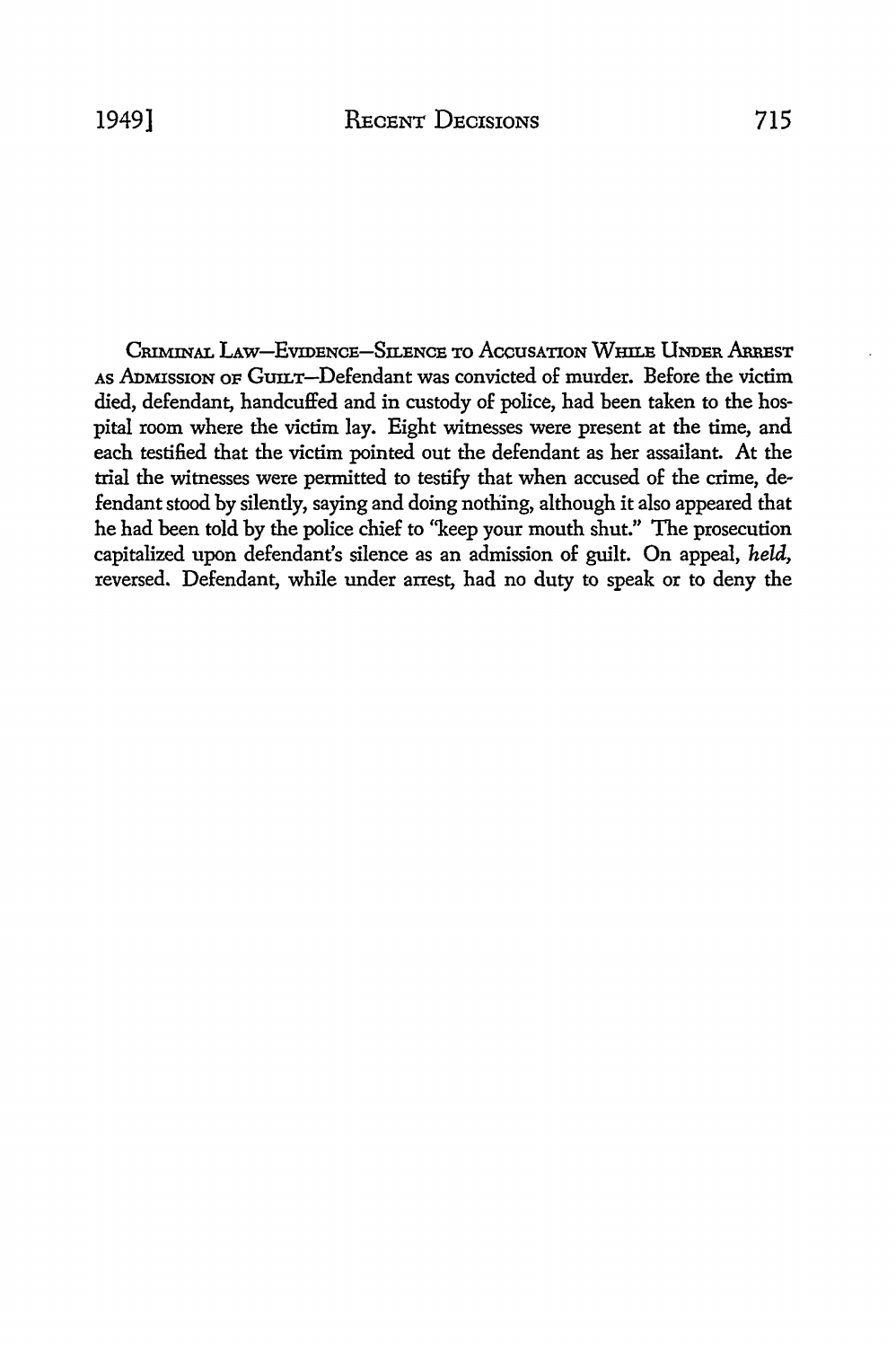accusation, and his silence could not be construed as an admission. *People v. Mleczko,* 298 N.Y. 153, 81 N.E. (2d) 65 (1948).

By the great weight of authority, inculpatory statements made in the presence of an accused and not denied by him are admissible against him as evidence of his acquiescence to the truth of the statement, as an exception to the hearsay rule, on the theory that it is contrary to the experiences of men to allow such statements to go unchallenged unless true.1 Admitting the force of this rule, courts are very careful to restrict its application, because such evidence is not of great probative force. The statement must be made in the presence and hearing of the accused;<sup>2</sup> it must affect his rights;<sup>3</sup> it must be understood by him<sup>4</sup> and call for a reply.<sup>5</sup> Also, the accused must have an opportunity to speak freely.<sup>6</sup> Especially wide is the divergence of judicial opinion as to whether the accused remains "free" to speak when under arrest at the time the statement is made. Some courts say that the fact of arrest alone affects the weight rather than the competency of the evidence, and is merely one of the circumstances to be considered in determining whether the accused was free to speak.<sup>7</sup> Other courts, as in the principal case, hold that arrest places the accused under such restraint that he cannot be called upon to speak.<sup>8</sup> The foundation for this view comes from an early Massachusetts decision<sup>9</sup> which has been so enlarged upon that it renders the accused's silence when accused while under arrest inadmissible in all cases.<sup>10</sup> Although New York now seems committed to the Massachusetts rule, much authority can be found for the other *view* in that state.11 One could scarcely deny that the present defendant was under restraint; under such circumstance, it would seem that virtually all courts would hold the evidence inadmissible, or of little weight. However, the desirability of the broad rule of the instant case is questionable. That arrest may place such

1 2 WHARTON, CRIMINAL EvmENCE, §656 (1935); 22 C.J.S., Criminal Law, §734.

<sup>2</sup>Myers v. State, 192 Ind. 592, 137 N.E. 547 (1922).

<sup>3</sup>McNutt v. State, 163 Ark. 444, 260 S.W. 393 (1924).

<sup>4</sup>People v. Lewis, 238 N.Y. 1, 143 N.E. 771 (1924).

<sup>5</sup>Bob v. State, 32 Ala. 560 (1858).

6 "A party's acquiescence, to have the effect of an admission, must exhibit some act of voluntary demeanor or conduct." People v. Koerner, 154 N.Y. 355 at 374, 48 N.E. 730 (1897).

<sup>7</sup>Skidmore v. State, 59 Nev. 320, 92 P. (2d) 79 (1939); 80 A.LR. 1259 (1932); 22 C.J.S., Criminal Law, §734 at 1264.

s State v. Redwine, 23 Wash. (2d) 467, 161 P. (2d) 205 (1945); 80 A.LR. 1262 (1932); 22 C.J.S., Criminal Law, §734 at 1263.

<sup>9</sup>Commonwealth v. Kenny, 53 Mass. 235, 46 Am. Dec. 672 (1847).

 $\mathbf{v}_\mathrm{max}$ 

10 Courts holding otherwise insist that later Massachusetts cases have misconstrued the Kenny case, as other circumstances besides arrest were present to prevent a reply by the accused. See 2 WHARTON, CRIMINAL EVIDENCE, §661 at p. 1103 (1935) and cases cited therein.

11 "It is no objection to the admission of the declarations of the accused, as evidence, that they are made while he is under arrest, and his admission, either express or implied, of the truth of a statement made by others under the same circumstances is equally admissible," Kelley v. People, 55 N.Y. 565 at 572, 14 Am. Rep. 342 (1874); followed in People v. Cascia, 191 App. Div. (N.Y.) 376, 181 N.Y.S. 855 (1920); disapproved in People v. Rutigliano, 261 N.Y. 103, 184 N.E. 689 (1933).